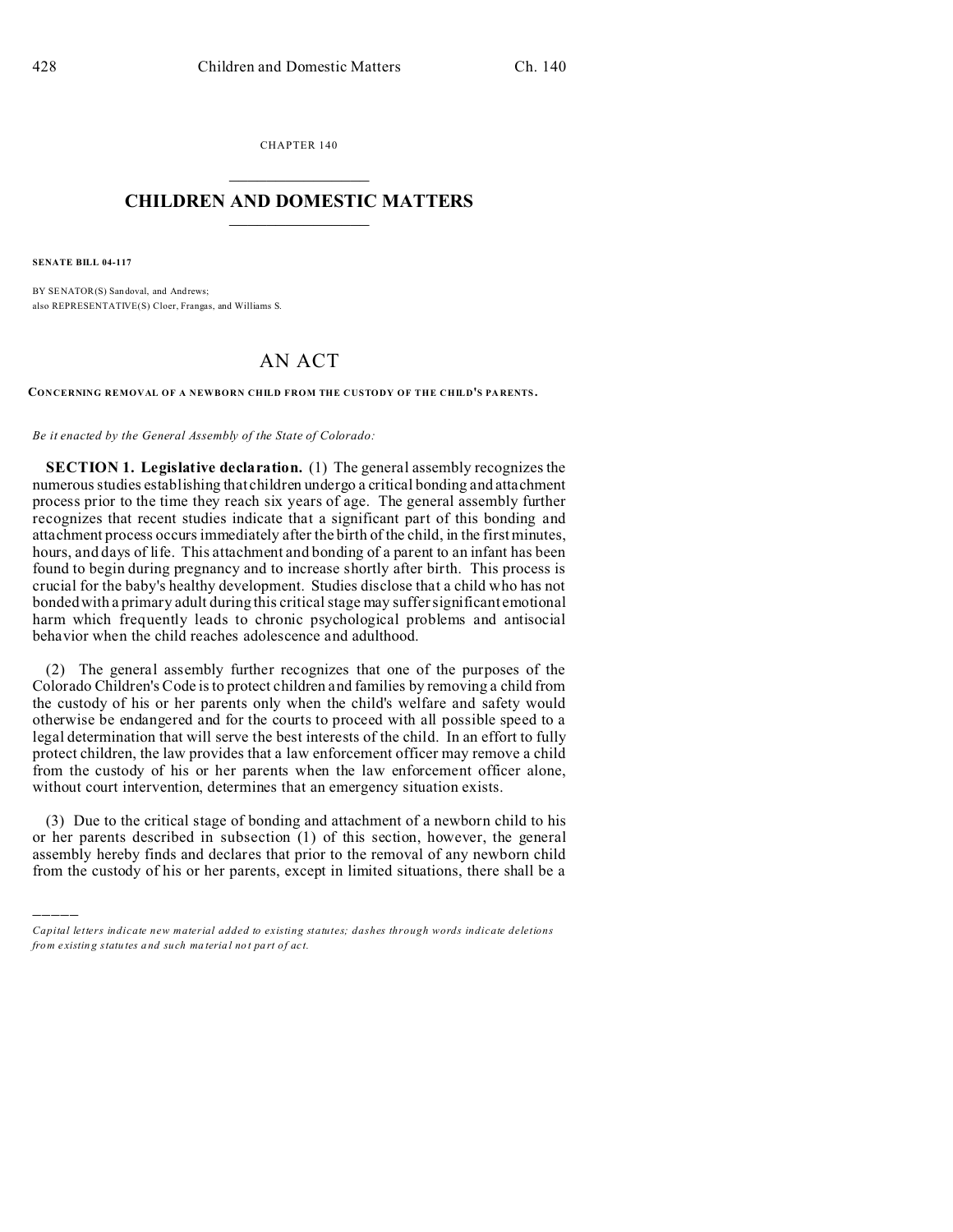court finding and determination that an emergency situation exists and that the newborn child is so seriously endangered that there is no other reasonable way to protect the newborn child without removing the child from his or her parents.

(4) This act, set forth in Senate Bill 04-117, as enacted at the second regular session of the sixty-fourth general assembly, may be referred to as the "Sunshine Gates Act".

**SECTION 2.** 19-3-401, Colorado Revised Statutes, is amended BY THE ADDITION OF A NEW SUBSECTION to read:

**19-3-401. Taking children into custody.** (3) (a) NOTWITHSTANDING THE PROVISIONS OF SUBSECTIONS (1) AND (1.5) OF THIS SECTION AND EXCEPT AS OTHERWISE PROVIDED IN PARAGRAPHS (b) AND (c) OF THIS SUBSECTION (3), A NEWBORN CHILD, AS DEFINED IN SECTION 19-1-103 (78.5), WHO IS NOT IN A HOSPITAL SETTING SHALL NOT BE TAKEN INTO TEMPORARY PROTECTIVE CUSTODY FOR A PERIOD OF LONGER THAN TWENTY-FOUR HOURS WITHOUT AN ORDER OF THE COURT MADE PURSUANT TO SECTION 19-3-405 (1), WHICH ORDER INCLUDES FINDINGS THAT AN EMERGENCY SITUATION EXISTS AND THAT THE NEWBORN CHILD IS SERIOUSLY ENDANGERED AS DESCRIBED IN PARAGRAPH (a) OF SUBSECTION (1) OF THIS SECTION.

(b) A NEWBORN CHILD, AS DEFINED IN SECTION19-1-103 (78.5), WHO IS IN A HOSPITAL SETTING SHALL NOT BE TAKEN INTO TEMPORARY PROTECTIVE CUSTODY WITHOUT AN ORDER OF THE COURT MADE PURSUANT TO SECTION 19-3-405 (1), WHICH ORDER INCLUDES FINDINGS THAT AN EMERGENCY SITUATION EXISTS AND THAT THE NEWBORN CHILD IS SERIOUSLY ENDANGERED AS DESCRIBED IN PARAGRAPH (a) OF SUBSECTION (1) OF THIS SECTION. A NEWBORN CHILD MAY BE DETAINED IN A HOSPITAL BY A LAW ENFORCEMENT OFFICER UPON THE RECOMMENDATION OF A COUNTY DEPARTMENT OF SOCIAL SERVICES, A PHYSICIAN, A REGISTERED NURSE, A LICENSED PRACTICAL NURSE, OR A PHYSICIAN'S ASSISTANT, WHILE AN ORDER OF THE COURT PURSUANT TO SECTION 19-3-405 (1) IS BEING PURSUED, BUT THE NEWBORN CHILD MUST BE RELEASED IF A COURT ORDER PURSUANT TO SECTION 19-3-405 (1) IS DENIED.

(c) THE COURT ORDERS REQUIRED BY PARAGRAPHS (a) AND (b) OF THIS SUBSECTION (3) SHALL NOT BE REQUIRED IN THE FOLLOWING CIRCUMSTANCES:

(I) WHEN A NEWBORN CHILD IS IDENTIFIED BY A PHYSICIAN, REGISTERED NURSE, LICENSED PRACTICAL NURSE, OR PHYSICIAN'S ASSISTANT ENGAGED IN THE ADMISSION, CARE, OR TREATMENT OF PATIENTS AS BEING AFFECTED BY SUBSTANCE ABUSE OR DEMONSTRATING WITHDRAWAL SYMPTOMS RESULTING FROM PRENATAL DRUG EXPOSURE;

(II) WHEN THE NEWBORN CHILD'S ONLY IDENTIFIABLE BIRTH PARENT HAS BEEN DETERMINED BY A PHYSICIAN, REGISTERED NURSE, OR QUALIFIED MENTAL HEALTH PROFESSIONAL TO MEET THE CRITERIA SPECIFIED IN SECTION 27-10-105, C.R.S., FOR CUSTODY, TREATMENT, AND EVALUATION OF MENTAL ILLNESS OR GRAVE DISABILITY;

(III) WHEN BOTH OF THE NEWBORN CHILD'S BIRTH PARENTS HAVE BEEN DETERMINED BY A PHYSICIAN, REGISTERED NURSE, OR QUALIFIED MENTAL HEALTH PROFESSIONAL TO MEET THE CRITERIA SPECIFIED IN SECTION 27-10-105, C.R.S., FOR